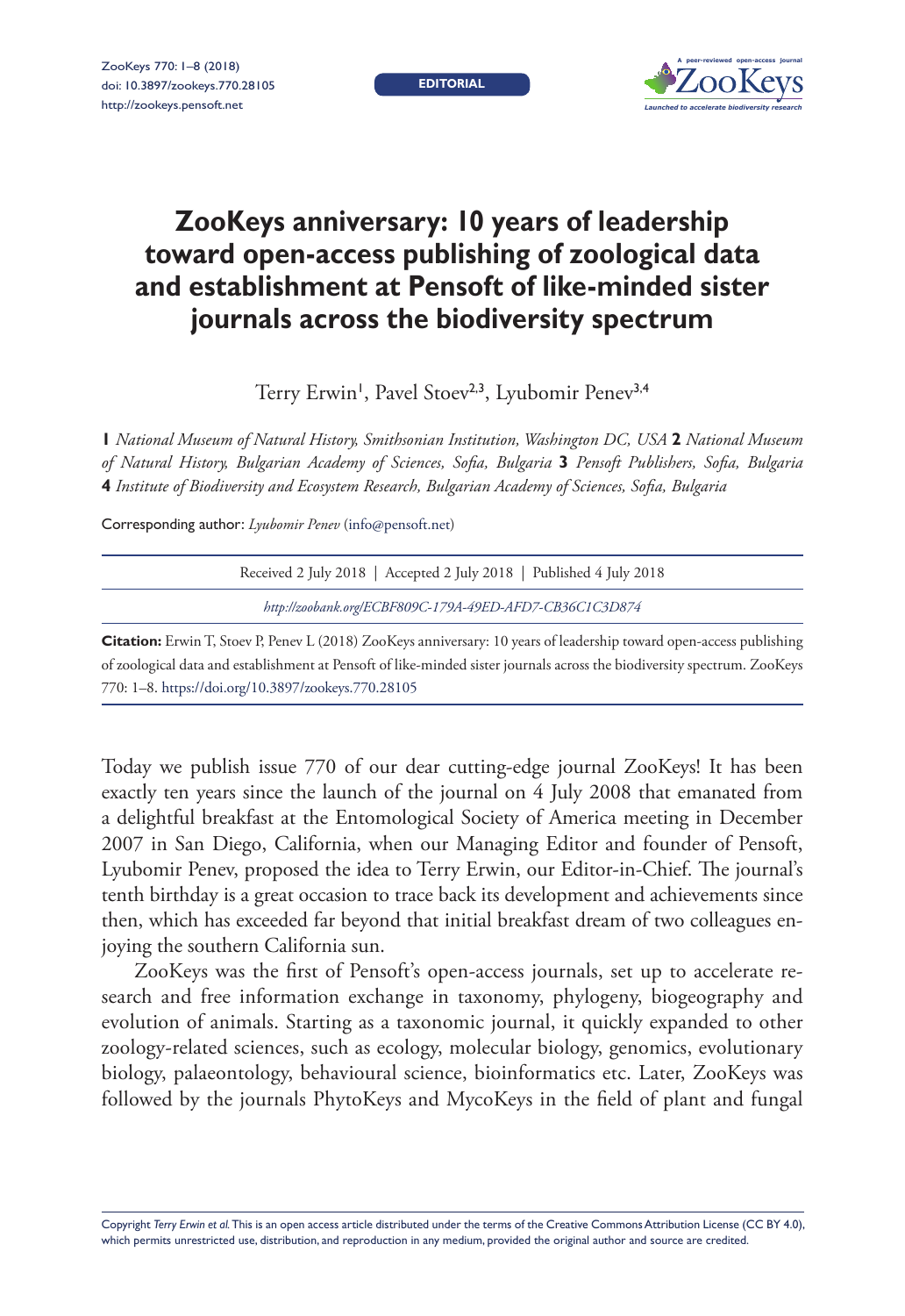systematics, which are now also amongst the most popular titles in their respective domains. The journal has been thriving since its inception and is currently considered as one of the most prolific and liked Open Access journals in zoology. ZooKeys started with merely 32 published papers in 2008 and just in a few years time became a mega-journal, publishing 466 papers in 2011. The number has been increasing since reaching its maximum in 2016–581 (Table 1, Fig. 1). To date, the journal has received more than 5200 submissions (no accurate data available for 2008–2010) and published 4103 articles, including 110 monographs. The number of published pages increased from 657 in 2008 to 16582 in 2016. The average rejection rate for the period 2016–2017 was around 25%, which we believe is optimal and sustainable for a primarily taxonomic journal.

| Year                      | Submitted manuscripts | <b>Published articles</b> | <b>Published pages</b> |
|---------------------------|-----------------------|---------------------------|------------------------|
| 2008                      |                       | 32                        | 657                    |
| 2009                      |                       | 155                       | 3738                   |
| 2010                      |                       | 180                       | 4871                   |
| 2011                      | 510                   | 466                       | 11145                  |
| 2012                      | 442                   | 435                       | 12205                  |
| 2013                      | 505                   | 488                       | 13382                  |
| 2014                      | 554                   | 525                       | 14178                  |
| 2015                      | 674                   | 501                       | 12634                  |
| 2016                      | 713                   | 581                       | 16582                  |
| 2017                      | 841                   | 482                       | 14091                  |
| 2018 (as of 27 June 2018) | 460                   | 258                       | 7250                   |
| <b>Total</b>              | 4904                  | 4103                      | 110733                 |

**Table 1.** Total number of submitted manuscripts published articles, and printed pages since 2008. No accurate data for number of submissions 2008–2010.



Figure 1. Growth of submitted manuscripts and published articles in ZooKeys from 2008 to 2018 (\*until 27.6.2018).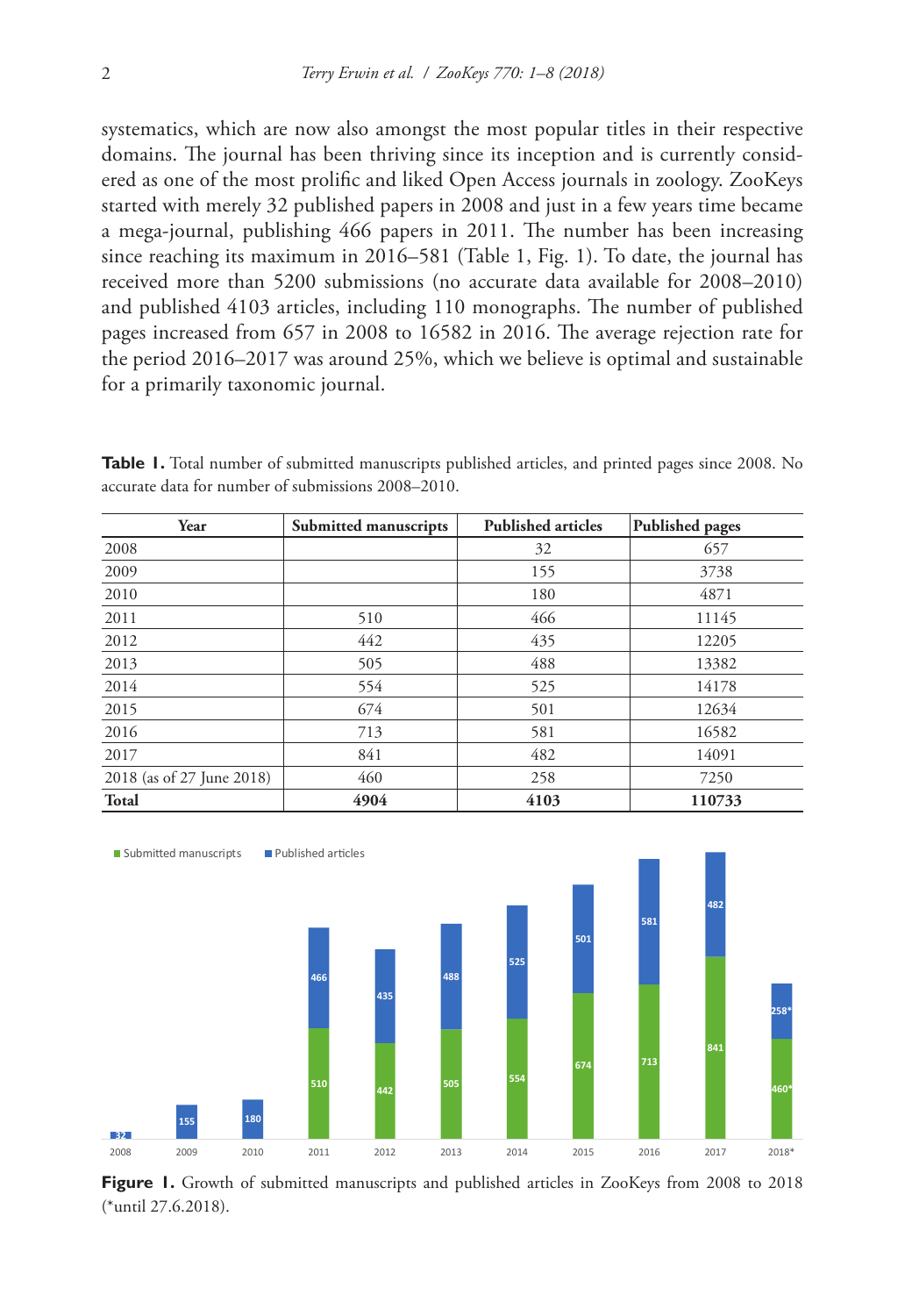The number of all authors publishing in ZooKeys is 5720 (ZooBank, courtesy of Richard Pyle, Bishop Museum, Honolulu) from altogether 131 countries. The highest numbers come first from China, then United States of America, followed by Brazil, Italy, Germany and Canada in that order. The Impact Factor of ZooKeys continues to grow, starting at 0.517 and currently it is 1.079.

Altogether, 8977 new species-group, 650 new genus-group and 45 new familygroup taxa have been published in the journal since its launch (Table 2, Fig. 2) (Zoo-

| Year         | Family       | Genus | <b>Species</b> |
|--------------|--------------|-------|----------------|
| 2008         | $\mathbf{0}$ | 3     | 24             |
| 2009         |              | 51    | 360            |
| 2010         | 4            | 42    | 384            |
| 2011         | 12           | 90    | 840            |
| 2012         | 3            | 52    | 851            |
| 2013         | 3            | 75    | 1660           |
| 2014         | 3            | 71    | 1445           |
| 2015         | 2            | 50    | 911            |
| 2016         | 4            | 86    | 1035           |
| 2017         | 6            | 85    | 935            |
| 2018         | 7            | 45    | 532            |
| <b>Total</b> | 45           | 650   | 8977           |

Table 2. New taxa published in ZooKeys, registered in ZooBank (courtesy of Richard Pyle).



Figure 2. New taxa published in ZooKeys, registered in ZooBank (courtesy of Richard Pyle; \*until 27.6.2018).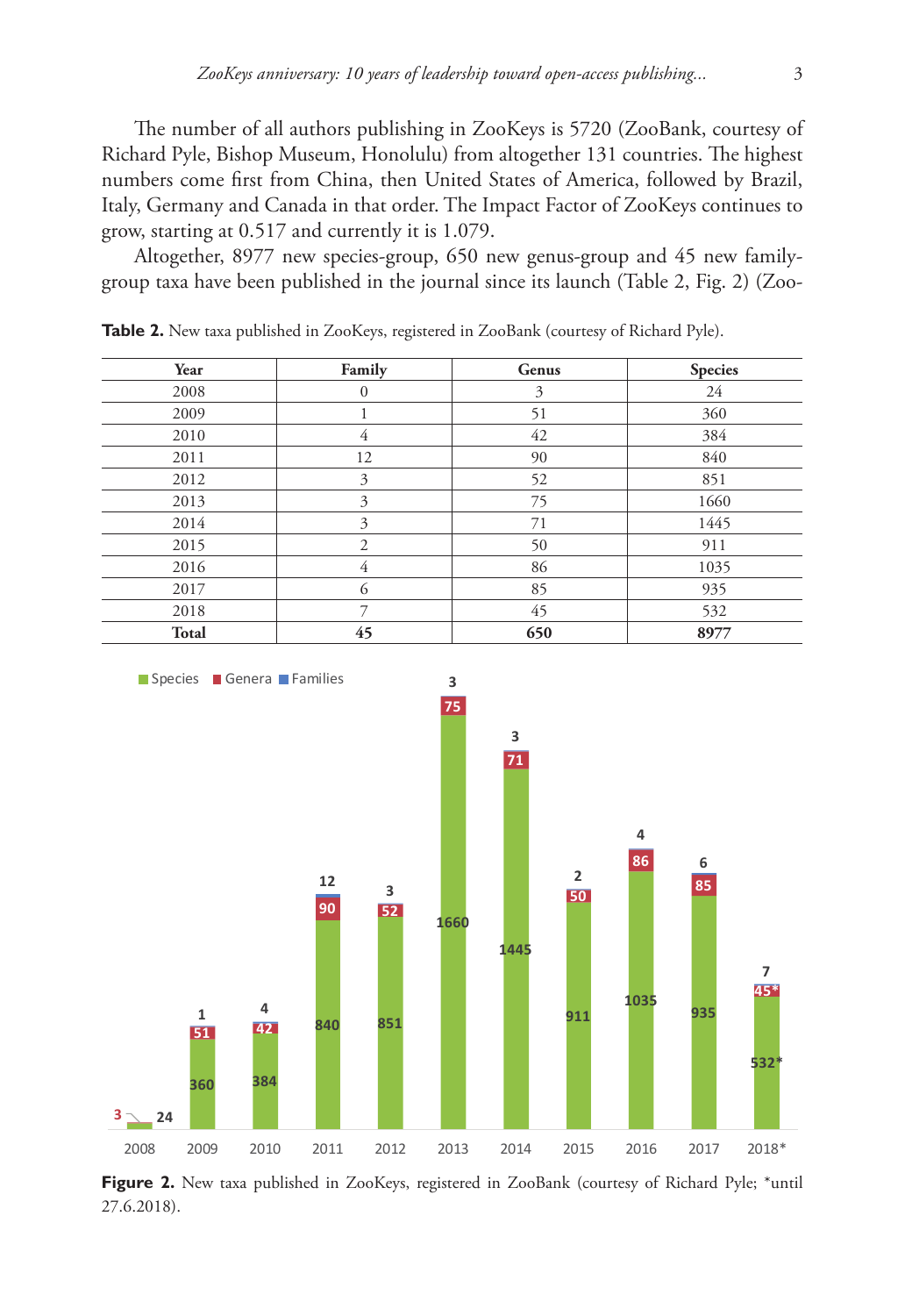Bank, 29 June 2018, courtesy of Richard Pyle). This makes 9672 new taxa in total or 967.2 new taxa per year. This places ZooKeys as the second most prolific journal in Zoological Systematics after Zootaxa which began publishing in 2001.

Pensoft has been heavily investing in the technological advancement of its journals. A list of the most significant technologies implemented by its flagship ZooKeys in the recent years to facilitate editors, reviewers and authors is available in Table 3.

Over the past ten years, ZooKeys published a variety of papers on systematic zoology, including several world records, such as the deepest cave-dwelling centipede, the tiniest free-living insect and the smallest land snail. The journal also served as a platform for many of the world's first-of-a-kind, like the first insect description solely from photographs, the first study supported by crowd-funding in Japan, the first-of-akind footage of shrimp filter-feeding at depth of a 4826 m in the Mariana Trench, the first amphibious centipede and the second fossil beetle found on Antarctica. While ZooKeys is regularly featured in the annual "Top 10 species" by the International Institute for Species Exploration, in 2017, there were two species published in the journal, which appeared on the list: the world's second leggiest millipede – the 414-legged *Illacme tobini* and the first known amphibious centipede *Scolopendra cataracta*.

| <b>Feature</b>                                                                                                           | For the benefit of:                                  | Link                                                             | Use                                                                                                      |
|--------------------------------------------------------------------------------------------------------------------------|------------------------------------------------------|------------------------------------------------------------------|----------------------------------------------------------------------------------------------------------|
| Automatic registrations of<br>reviews at Publons                                                                         | Reviewers and<br>Editors                             | https://publons.com                                              | Publons helps reviewers and<br>editors get recognition for<br>every review they make for<br>the journal. |
| Dimensions                                                                                                               | Authors, editors,<br>administrators,<br>publisher    | https://www.dimensions.ai                                        | Powerful tracker of citations:<br>provides ranking of given<br>research in a given field                 |
| Scopus CiteScore Metrics                                                                                                 | Authors, editors,<br>administrators.<br>publisher    | https://www.scopus.com/<br>sourceid/19700170477                  | Interactive tool providing<br>information on journal's<br>performance                                    |
| Export of published<br>figures & supplementary<br>materials to Biodiversity<br>Literature Repository at<br><b>ZENODO</b> | Authors, data<br>scientists, community<br>in general | https://zenodo.<br>org/communities/<br>biosyslit/?page=1&size=20 | Increases visibility and<br>traceability of article and<br>sub-article elements                          |
| Hypothes.is                                                                                                              | Authors, readers                                     | http://hypothes.is                                               | Annotations on selected<br>texts from the published<br>article                                           |

**Table 3.** New technological solutions implemented in the journal.

The ten most viewed ZooKeys articles can be seen in Table 4.

Thanks to the collaboration between Pensoft and Altmetric, it is possible to track the popularity of each article published in ZooKeys within the public domain (Fig. 3). Provided the DOI link of a paper is included in an online publication, its citations from across a diverse range of both conventional and social online media platforms, including news outlets, blogs, Twitter, Facebook, Google+,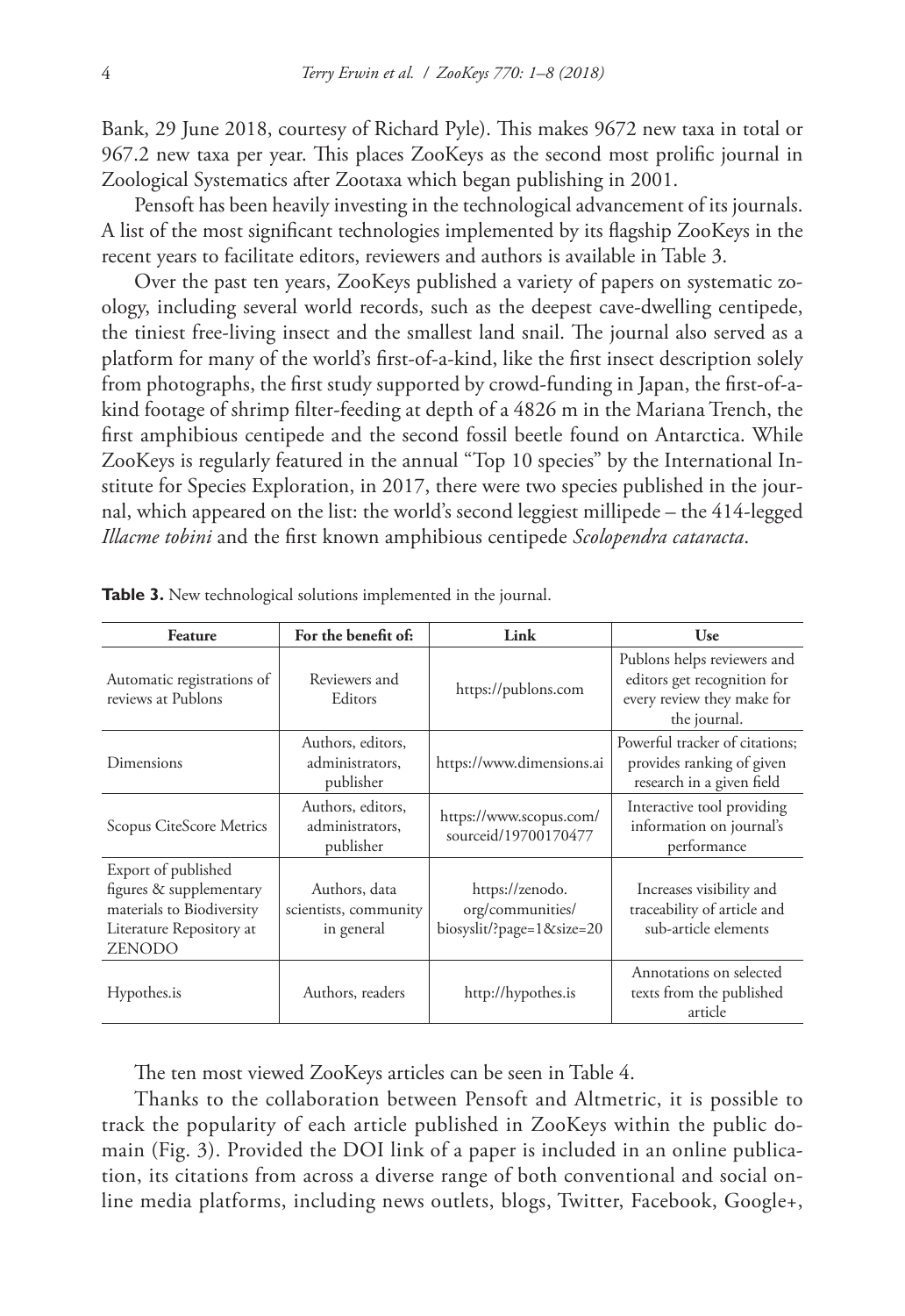## **Table 4.** ZooKeys articles by number of views.

| Article                                                                                                                                                                                                                            | Nr of uniques<br>views | Nr of total<br>views |
|------------------------------------------------------------------------------------------------------------------------------------------------------------------------------------------------------------------------------------|------------------------|----------------------|
| Helgen et al. (2013) Taxonomic revision of the olingos (Bassaricyon), with<br>description of a new species, the Olinguito                                                                                                          | 56191                  | 62724                |
| Ledford et al. (2012) An extraordinary new family of spiders from caves in the<br>Pacific Northwest (Araneae, Trogloraptoridae, new family)                                                                                        | 51668                  | 55952                |
| Bouchard et al. (2011) Family-Group Names In Coleoptera (Insecta)                                                                                                                                                                  | 32446                  | 36687                |
| Nazari (2016) Review of Neopalpa Povolný, 1998 with description of a<br>new species from California and Baja California, Mexico (Lepidoptera,<br>Gelechiidae)                                                                      | 24654                  | 33103                |
| Sereno (2012) Taxonomy, morphology, masticatory function and phylogeny<br>of heterodontosaurid dinosaurs                                                                                                                           | 27168                  | 30394                |
| Hagedorn et al. (2011) Creative Commons licenses and the non-commercial<br>condition: Implications for the re-use of biodiversity information                                                                                      | 27173                  | 29685                |
| Winterton et al. (2012) A charismatic new species of green lacewing<br>discovered in Malaysia (Neuroptera, Chrysopidae): the confluence of citizen<br>scientist, online image database and cybertaxonomy                           | 25329                  | 28429                |
| Laciny et al. (2018) Colobopsis explodens sp. n., model species for studies on<br>"exploding ants" (Hymenoptera, Formicidae), with biological notes and first<br>illustrations of males of the Colobopsis cylindrica species-group | 22795                  | 28258                |
| Hamilton et al. (2016) Taxonomic revision of the tarantula genus<br>Aphonopelma Pocock, 1901 (Araneae, Mygalomorphae, Theraphosidae)<br>within the United States                                                                   | 14515                  | 25536                |
| Wizen and Gasith (2011) Predation of amphibians by carabid beetles of the<br>genus Epomis found in the central coastal plain of Israel                                                                                             | 24477                  | 14876                |
| Total                                                                                                                                                                                                                              | 281087                 | 282920               |



Figure 3. Total number of ZooKeys mentions in social media and popular magazines (Altmetric, June 2018).

Reddit etc., are all visible in the article menu to give our readers a clear insight into the attention and interest which the research published in the journal brings about beyond academia.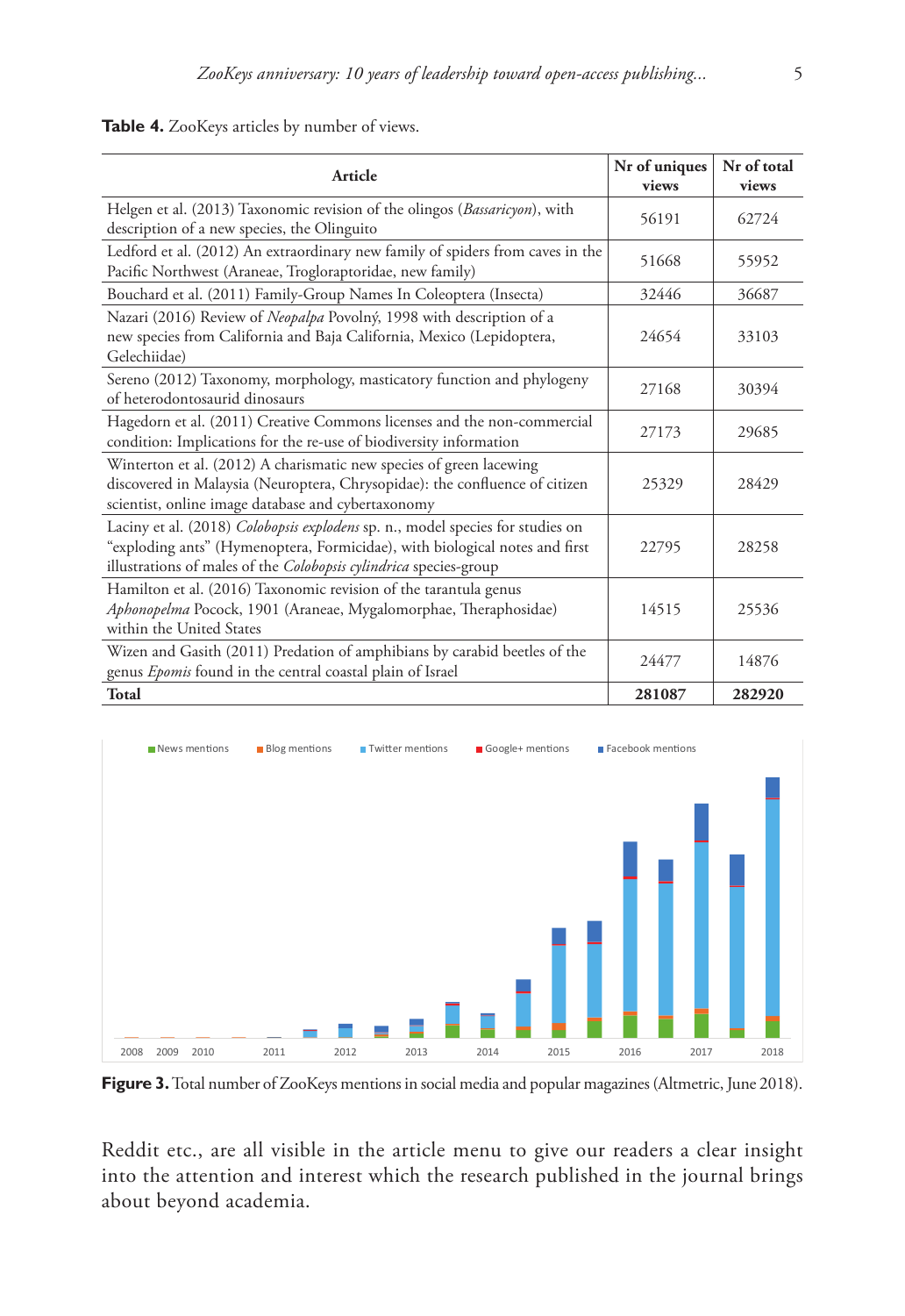The description of a species of moth named after then US President-elect Donald Trump is an excellent example for a study with remarkable popularity across platforms (available from [https://doi.org/10.3897/zookeys.646.11411\)](https://doi.org/10.3897/zookeys.646.11411). While as many as 964 tweets have been registered (likely many more, given that the count only registers the tweets featuring the DOI link to the paper), a total of 124 international news outlets (again, many have gone unaccounted) ran the story, including The Washington Post, FOX News, CNN, BBC News, The Independent, The Huffington Post, Ria.RU (RIA Novosti), Gazeta.ru, Wired (Italy), Le Figaro, Die Welt, Spiegel, National Geographic Australia, The Japan Times and The Hindustan Times.

A more recent study describing a new species of exploding ant was not only featured in 89 news stories by news outlets from around the world, such as National Geographic, The New York Times, FOX News, BBC News, Sky News, The Guardian, ABC, Gazeta.ru, Publico, Stern, El Pais, The Hindu, but also tweeted along with its DOI as many as 52 times. In fact, the remarkable species was even 'assigned' with its own hashtag (#ExplodingAnts) to trigger further discussion and engagement over the social media platform.

Table 5 shows the top ten ZooKeys papers, which attracted the largest media interest, according to data available from the global science news service Eurekalert.

| Article                                                                                                                                                                                                                                         | <b>Press release</b>                                                                                     | Media coverage                                                                    |
|-------------------------------------------------------------------------------------------------------------------------------------------------------------------------------------------------------------------------------------------------|----------------------------------------------------------------------------------------------------------|-----------------------------------------------------------------------------------|
| Brannoch and Svenson (2016) A new genus and<br>species (Cornucollis gen. n. masoalensis sp. n.)<br>of praying mantis from northern Madagascar<br>(Mantodea, Iridopterygidae, Tropidomantinae)                                                   | A new species and genus<br>of 'horned necked' praying<br>mantis from a French museum<br>collection       | Science Daily, Physorg,<br>Health Medicine Network                                |
| Chen et al. (2017) Oreoglanis hponkanensis,<br>a new sisorid catfish from north Myanmar<br>(Actinopterygii, Sisoridae)                                                                                                                          | Chinese scientists discover a new<br>species of catfish in Myanmar                                       | Science Newsline, Physorg,<br>Health Medicine Network,<br>I4U News                |
| Laciny et al. (2018) Colobopsis explodens sp. n.,<br>model species for studies on "exploding ants"<br>(Hymenoptera, Formicidae), with biological notes<br>and first illustrations of males of the Colobopsis<br><i>cylindrica</i> species-group | New ant species from Borneo<br>explodes to defend its colony                                             | New York Times, The<br>Guardian, Galileo, Gazeta.<br>ru, New York Daily News      |
| Van Dam et al. (2016) Four new species of<br>Trigonopterus Fauvel from the island of New<br>Britain (Coleoptera, Curculionidae)                                                                                                                 | New curiously scaled beetle<br>species from New Britain named<br>after 'Star Wars' Chewbacca             | The Scientist Magazine,<br>Fox News, Science News                                 |
| Savary and Bryson Jr (2016) Pseudouroctonus<br><i>maidu</i> , a new species of scorpion from northern<br>California (Scorpiones, Vaejovidae)                                                                                                    | A new scorpion from California<br>reveals hidden biodiversity in the<br>Golden State                     | Science Daily, Physorg,<br>Health Medicine Network                                |
| Hamilton et al. (2016) Taxonomic revision of<br>the tarantula genus Aphonopelma Pocock, 1901<br>(Araneae, Mygalomorphae, Theraphosidae) within<br>the United States                                                                             | New tarantula named after<br>Johnny Cash among 14 spider<br>species found in the United<br><b>States</b> | CNN, BBC News, CBS<br>News, The Guardian, The<br>Columbian, Spiegel,<br>Gazeta.ru |
| Guayasamin et al. (2017) A marvelous new<br>glassfrog (Centrolenidae, Hyalinobatrachium)<br>from Amazonian Ecuador                                                                                                                              | New species of frog from the<br>Neotropics carries its heart on<br>its skin                              | BBC Focus Science &<br>Technology, Science News,<br>Gazeta.ru, Science Daily      |

**Table 5.** The top ten ZooKeys papers that attracted largest media interest.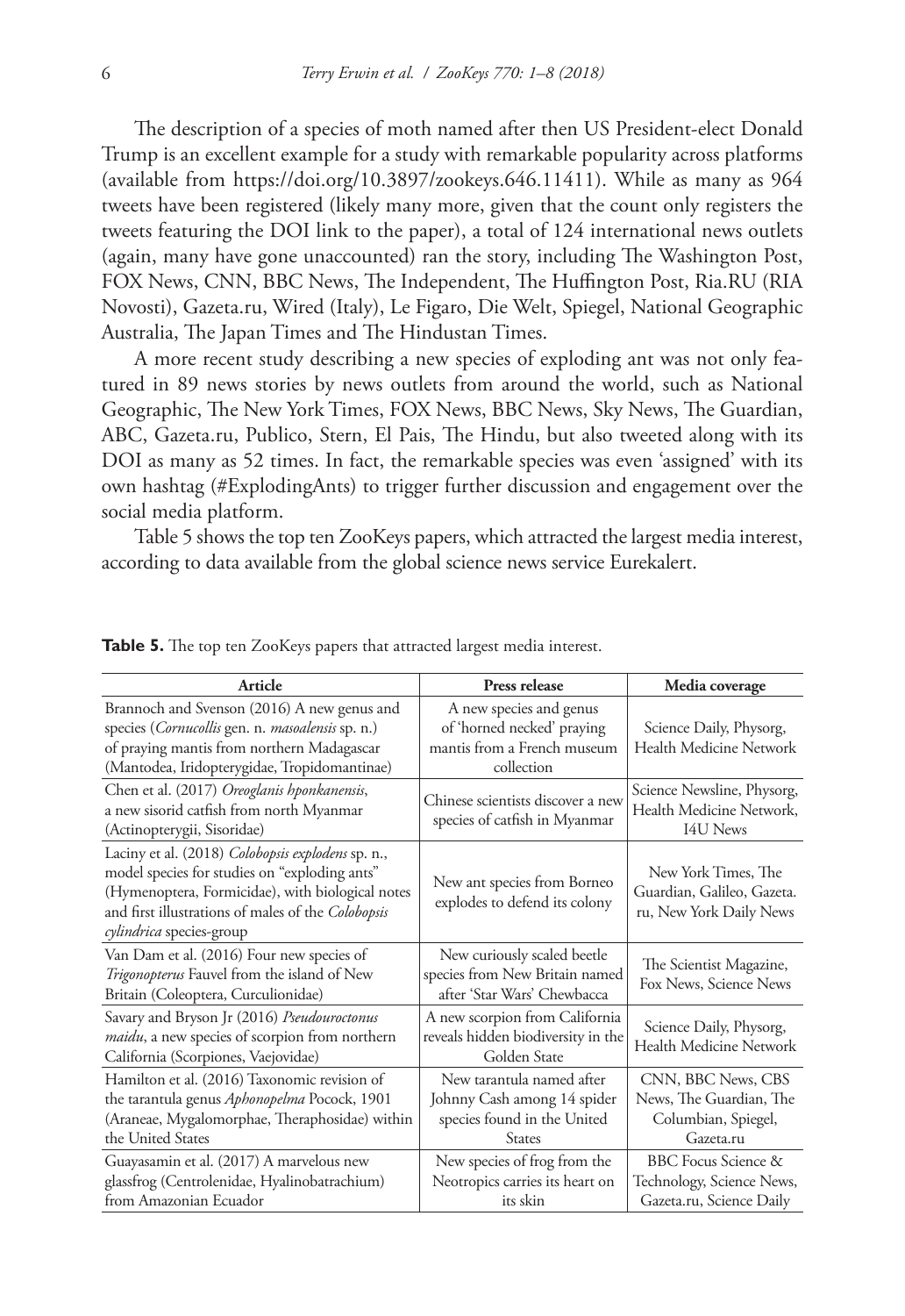| Article                                                                                                                                                                                          | Press release                                                                                    | Media coverage                                                                        |
|--------------------------------------------------------------------------------------------------------------------------------------------------------------------------------------------------|--------------------------------------------------------------------------------------------------|---------------------------------------------------------------------------------------|
| Nazari (2017) Review of Neopalpa Povolný, 1998<br>with description of a new species from California<br>and Baja California, Mexico (Lepidoptera,<br>Gelechiidae)                                 | New species of moth named in<br>honor of Donald Trump ahead<br>of his swearing-in as president   | CNN, CBS News,<br>The Straits Times, The<br>Independent, Gazeta.ru,<br>Focus, Galileo |
| Goto and Ishikawa (2016) Borniopsis mortoni<br>sp. n. (Heterodonta, Galeommatoidea,<br>Galeommatidae sensu lato), a new bivalve<br>commensal with a synaptid sea cucumber<br>from Japan          | Living together in mud: New<br>bivalve species dwelling on a sea<br>cucumber discovered in Japan | Nature World News,<br>Health Medicine<br>Network, Physorg                             |
| Marek et al. (2016) A new species of <i>Illacme</i><br>Cook & Loomis, 1928 from Sequoia National<br>Park, California, with a world catalog of the<br>Siphonorhinidae (Diplopoda, Siphonophorida) | New species of extremely leggy<br>millipede discovered in a cave<br>in California                | New York Times,<br>Washington Post,<br>Gizmodo, Nature World<br>News, Le Point        |

Apart from their remarkable findings, some of our authors have also been given a place in the spotlight by the news media. A Skype interview with Dr Chris Hamilton – the discoverer of the Johnny Cash tarantula – was aired live on Sky News, while Dr Vazrick Nazari, who added the name *Neopalpa donaldtrumpi* to the scientific records, was interviewed on BBC Radio 5. A podcast with Alice Laciny, the lead author of the study describing the exploding ant *Colobopsis explodens*, where she explains the curious behaviour of the new species and in the background, the ant is seen to actually defend itself against a larger offender, was made available on BBC News.

New species described in ZooKeys enjoy the attention of their celebrity namesakes, as well. Earlier this year, shortly after a water beetle discovered in Borneo was named after the famous actor and environmentalist Leonardo DiCaprio, the insect appeared on his profile photo on Facebook – an act, which was itself reported by several news outlets, including the Daily Mail, W Magazine and La Republica.

## **The success of ZooKeys would not be possible without the help of our authors, reviewers, subject editors, and readers, to whome we are very very thankful!**

## **References**

- Bouchard P, Bousquet Y, Davies A, Alonso-Zarazaga M, Lawrence J, Lyal C, Newton A, Reid C, Schmitt M, Slipinski A, Smith A (2011) Family-Group Names In Coleoptera (Insecta). ZooKeys 88: 1–972.<https://doi.org/10.3897/zookeys.88.807>
- Brannoch SK, Svenson GJ (2016) A new genus and species (*Cornucollis* gen. n. *masoalensis* sp. n.) of praying mantis from northern Madagascar (Mantodea, Iridopterygidae, Tropidomantinae). ZooKeys 556: 65–81.<https://doi.org/10.3897/zookeys.556.6906>
- Chen X-Y, Qin T, Chen Z-Y (2017) *Oreoglanis hponkanensis*, a new sisorid catfish from north Myanmar (Actinopterygii, Sisoridae). ZooKeys 646: 95–108. [https://doi.org/10.3897/](https://doi.org/10.3897/zookeys.646.11049) [zookeys.646.11049](https://doi.org/10.3897/zookeys.646.11049)